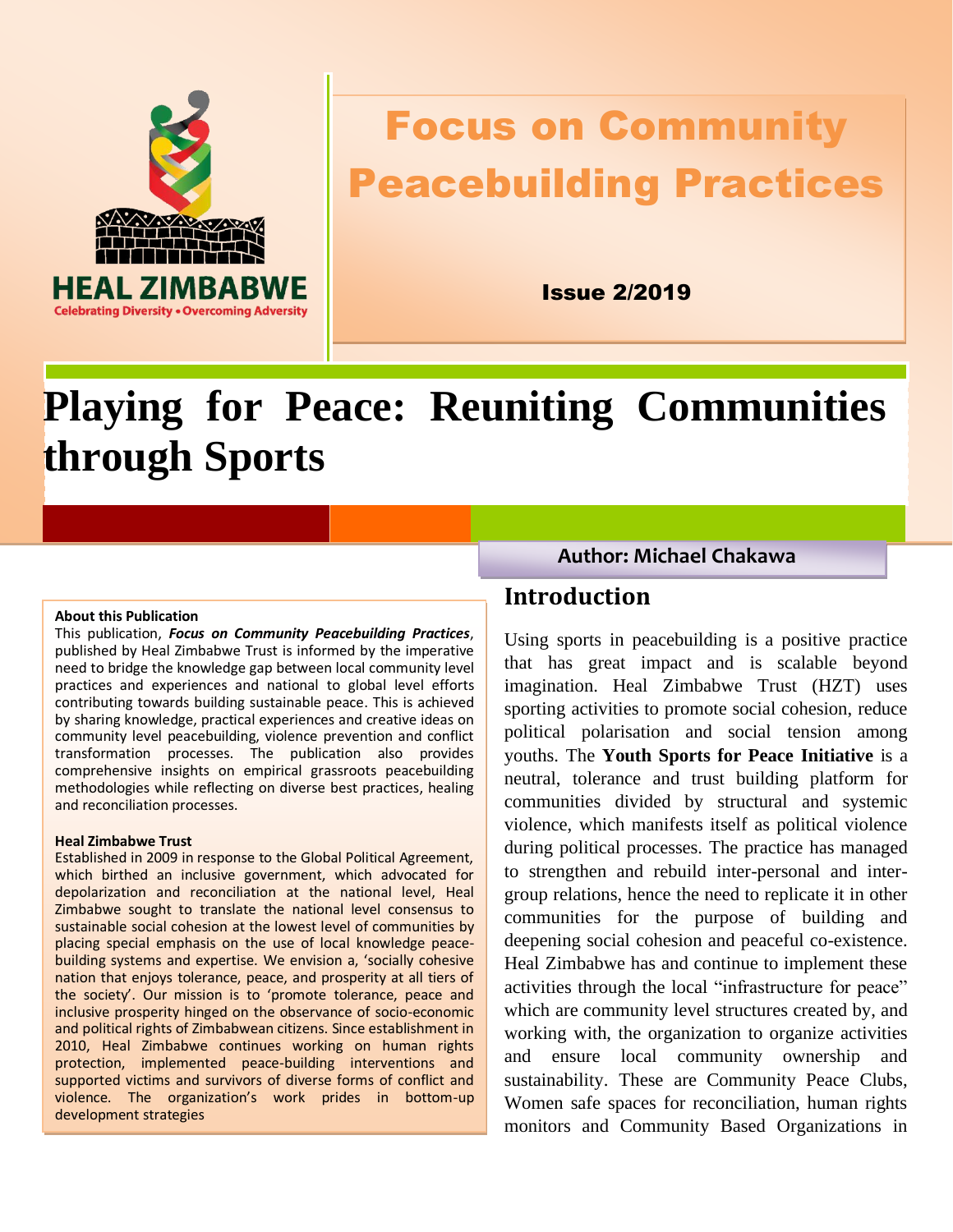Zimbabwe's rural communities most susceptible to manipulation due to poverty thereby prone to social, economic and politically motivated violence. Gokwe, Tsholotsho, Mbire, Rushinga, Mutoko, Makoni, Mutasa, Buhera, Chipinge, Zaka, Gutu, Mazowe, Murehwa, and Bikita. In this article HZT, therefore, details the practice of using sports as a tool for community cohesion building with a view to inform broader peace building practices.

## **Playing for Peace Philosophy**

The philosophy behind the initiative is that sport is not strictly limited to the arena of play as many people may conceive, but is actually a social phenomenon that has the ability to bring diversity to unity. Sports by their nature are able to create advocacy and neutral environments that promote positive dialogue, mutual understanding and shared learning opportunities. Sports for peace in this context was therefore understood as non-partisan independent initiative, that offers a neutral space to foster a spirit of fair play, a sense of community and the elimination of prejudice. It seeks to expand civic space in a constrained and polarised political environment This is precisely what Heal Zimbabwe Trust envisioned in the target communities whose social fabric was ravaged by socio-cultural, economic and political conflicts.



**Figure 1:** *Chief Nechevava congratulating the winning teams*

Zimbabwe has for the past two decades been experiencing serious economic challenges that have resulted in high unemployment among the youth. Youth constitute about 56% of the total population

thus, out of the 14 million (approximate), there are more than six million young Zimbabweans who are roaming the streets of towns and villages.<sup>1</sup> Hoare and Gell (2011) noted that throughout the developing world youths disproportionately carry the highest burden of poverty and unemployment. 2 In fact, in sub-Saharan Africa, about 60% of the unemployed are youth and the situation is no different for Zimbabwe with the Zimbabwe Poverty Assessment study (1995) revealing that the youth have the highest unemployment rate among all the age groups in the labour force in Zimbabwe.<sup>3</sup> The majority of youths are motivated to engage in violent activities and acts of criminality by a host of factors, chief amongst them, lack of employment opportunities and poverty. This clearly explains why youth become so vulnerable to abuse whenever there are elections in Zimbabwe.

In political activism, youths are mostly engaged to lead campaigning processes, which in most cases do not involve explaining policies to the electorate, but intimidating opponents and prospective voters. They are manipulated through a few pieces of silver and a few mugs of opaque and cheap beer. They are then made to rove around constituencies disrupting meetings of rival parties and intimidating rival parties. Innocent community members are terrorized and suspected rival party sympathizers are brutalized, and killed while the general citizens are forced people to buy political party membership cards. In 2009 alone Heal Zimbabwe through the memorialisation program provided descent burials and memorials for 353 people killed during the election run -off period. To correct the past violent episodes of intolerance, polarisation as well as suppress recurrence of violence in the future Heal Zimbabwe, therefore, created platforms for youth to meet and discuss ways through which communities can peacefully coexist regardless of their diverse political, social and economic affiliation.

Situation of Youth (SoY) (2003) The Situation of Youth in SADC. YDN S.A

<sup>2</sup> Hoare, J and Gell, F (2011),Youth and Participation in Leadership, Oxfam, Britain

<sup>3</sup> http://www.ilo.org/wcmsp5/groups/public\_227249.pdf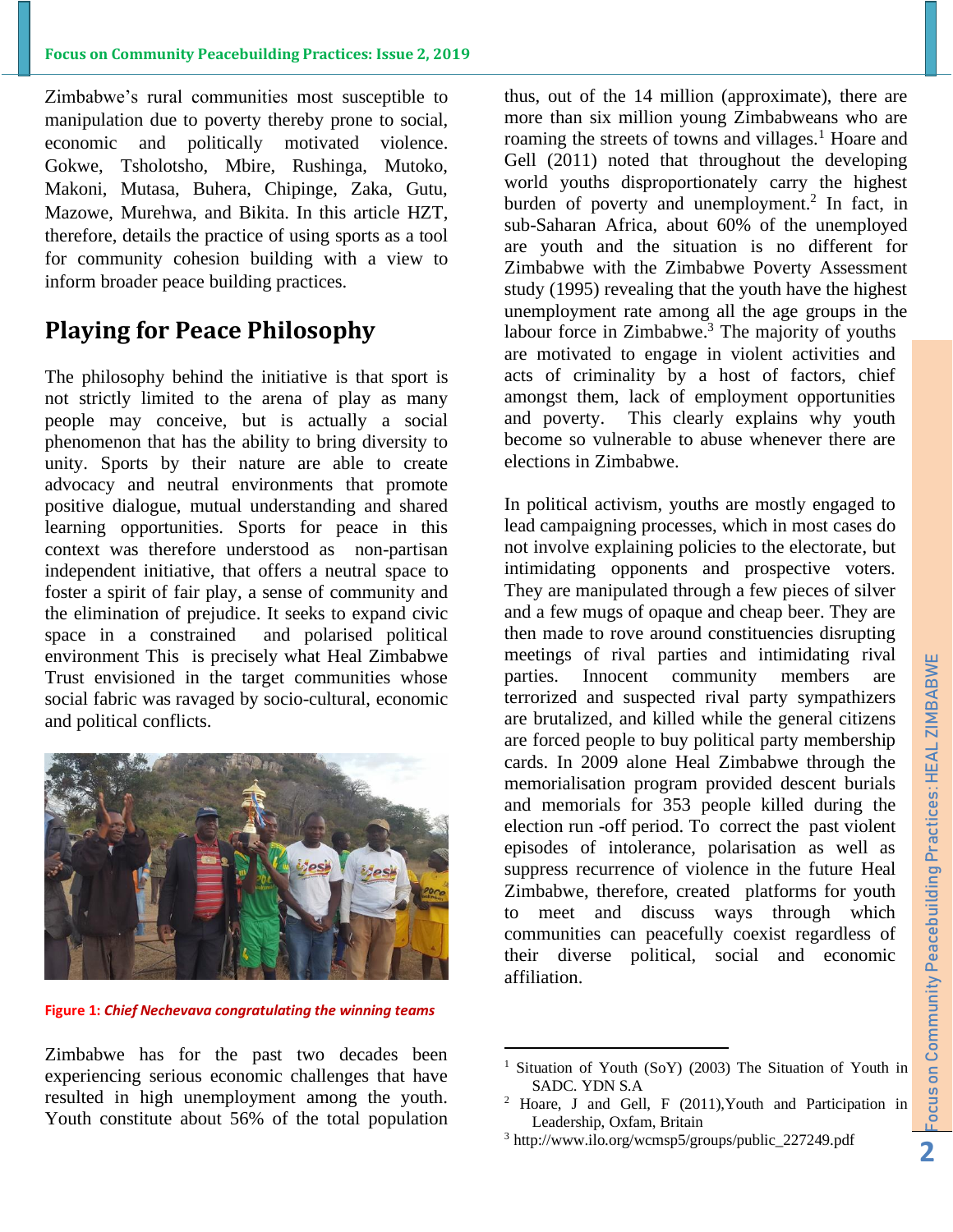Nadaph (2015) acknowledges that several organizations the world over, such as Generations for Peace, Peace and Sport, and Peace Players International, have successfully used sport as a vehicle for conflict resolution efforts at both the grassroots and nation state levels. <sup>4</sup> The practice of sports for peace is, therefore, a very recognised instrument for promoting peace as it disregards geographical borders, social class as well as political affiliation. Sport is a powerful tool to strengthen social ties and networks, and to promote ideals of peace, fraternity, solidarity, non-violence, tolerance and justice. Tackling problems in post conflict situations can be eased as sport can bring people together.

In choosing sports as an avenue that can be navigated for peace building in polarised communities, Heal Zimbabwe was partially motivated by the United Nations' Security Council's resolution 2250. On the 9<sup>th</sup> of December 2015, the United Nations Security Council unanimously adopted a groundbreaking resolution on Youth, Peace and Security, which recognizes that "young people play an important and positive role in the maintenance and promotion of international peace and security." <sup>5</sup> This resolution was to be achieved through 5 key pillars for action which are essentially participation, protection, prevention, partnerships and disengagement and reintegration. In line with the UNSCR 2250, HZT acknowledges the important role youth can play in the prevention and resolution of conflicts and as a key aspect of the sustainability, inclusiveness and success of peacekeeping and peace building efforts as also reaffirmed by UNSCR 2282 (2016). 6

## **Heal Zimbabwe's Playing for Peace Success**

HZT chose Sports for Peace in order to catch youth in their favorite spheres. In fact, the organisation based its envisaged theory of change on the fact that when utilized in a very appropriate and somehow professional manner, sporting activities (for peace

<sup>5</sup> https://www.youth4peace.info/UNSCR2250/Introduction

building) in highly polarised communities has the ability to enhance self-esteem and self-confidence. Sports can also promote responsible behaviour among the youth. It is also likely that by taking part in sport, the unemployed youth would learn to manage victory as well as defeat. Youth acquire life skills that help them deal with challenging situations and improve their long-term prospects. They are therefore empowered to make meaningful decisions concerning problem solving in their communities. In essence, youth will be able to say no to abuse by cunning politicians that thrive on violence as a means to winning elections. Nadaph (2015) further asserts that sports not only create an awareness of the vulnerability experienced by young people, but also have an empowerment effect. They develop skills and knowledge necessary for young people to have more control of their lives and to function as responsible members of their communities<sup>7</sup>.

The initiative targets youth particularly in rural areas that are invariably abused by politicians to perpetrate violence in their localities. The targeting of youths was partly inspired by the Youth Bulge Theory, which claims that if youths are hungry and denied access to basic needs they become hostile and are bound to engage in illegal activities. The theory also claims that the presence of idle and unemployed young people in the developing world is emerging as a catalyst for internal violence. <sup>8</sup> Zimbabwean youth particularly in the rural areas are politically polarised and vulnerable to abuse hence HZT target them as a way to provide an alternative activity occupying them in a more meaningful, positive and developmental manner.

<sup>4</sup> Imran Nadaph, 2015, Why Sport for Development is an Effective Tool in Tackling Youth Development Issues,

 $6$  https://www.un.org/press/en/2015/sc12149.doc.htm

<sup>7</sup> Imran Nadaph, 2015, Why Sport for Development is an Effective Tool in Tackling Youth Development Issues,

<sup>8</sup> Lionel Beehner (2007), The Effects of 'Youth Bulge' on Civil **Conflicts**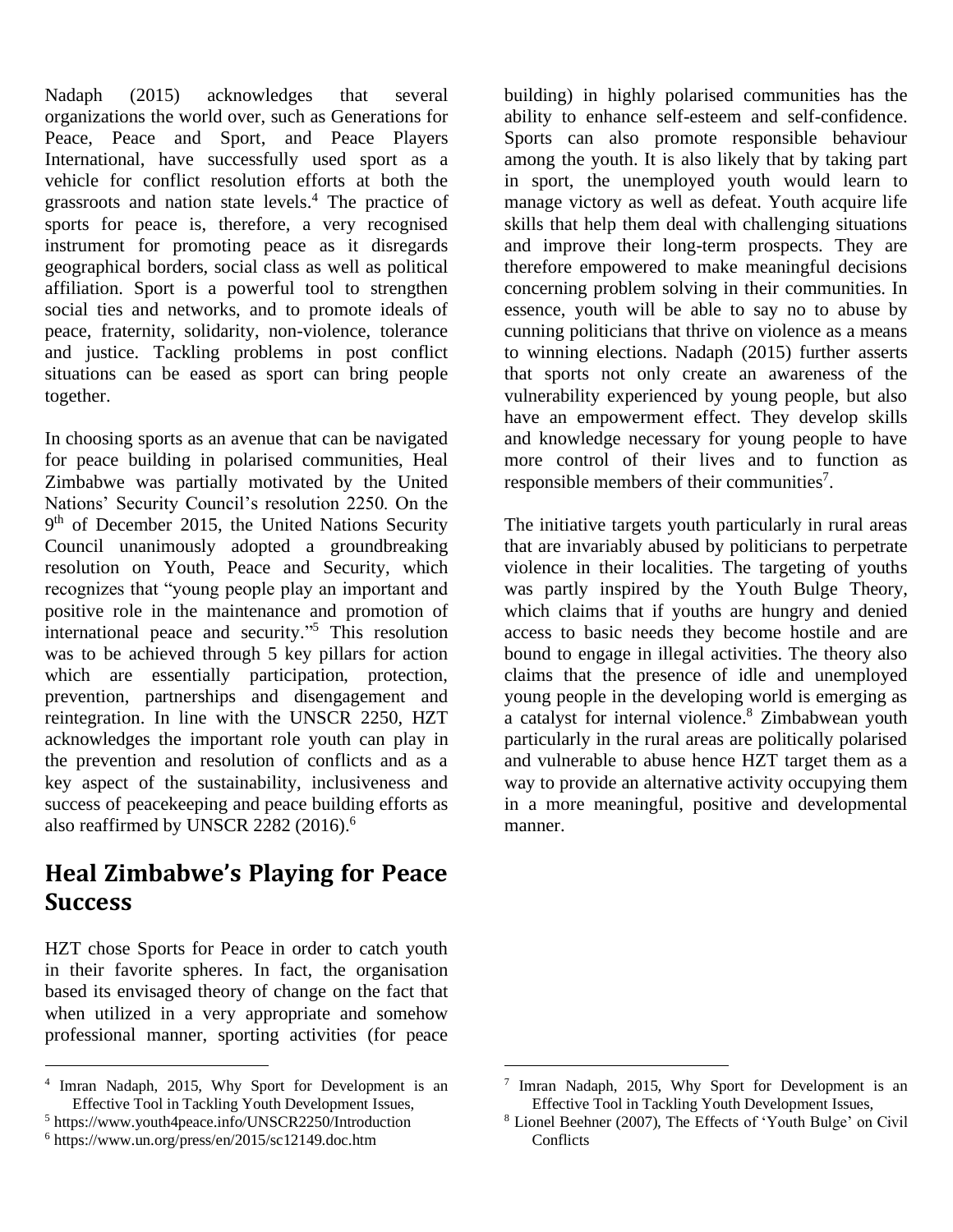

*Figure 2: Youth teams from Buhera in action* 

Central to the successful implementation of the sports for peace were Heal Zimbabwe Trust's partners including Community Based Organisations (CBOs) and community peace clubs. The peace clubs were responsible for the organisation of the peace games in their communities. Community peace clubs were utilised because they have the convening authority to organise such activities. They are also known to be peace champions in their communities and above all, they mobilise participants across the political divide. CBOs are resident in the target communities, hence they are able to mobilise community members to participate in the initiative. Community peace clubs partnered various stakeholders including the Zimbabwe Electoral Commission, Rural District Councils, Ministries of Education, Art, Sport and Culture, Zimbabwe Republic Police, Members of Parliament and political parties in general. The community peace structures deliberately engaged and worked with youth officers and or the sports and recreation commission representatives to identify the teams that would participate in the games, starting at the ward level. Youth officers were engaged because they have authority to organise sporting activities in the communities. The teams were ward-based and were made up of youths from different political parties. The youths were targeted or identified through community champions or opinion makers and also use of social youth clubs that already exist in many of the communities. This was done for HZT to gel in smoothly into the already existing social systems in the communities. Duty bearers were consulted before the games were organised to get their permission and support. They were also the ones

targeted to address the participants on the importance of peace and reconciliation. The idea was to bring them together and create a platform for youths to appreciate each other and also initiate dialogue.

HZT conducted the sports tournaments under the banner of its National Peace Campaign for peaceful 2018 elections running under the theme **#13MillionVoicesForPeace.** Through the Youth for Peace Initiative, HZT managed to reach out to an estimated 15000 people between 2014 and 2018 and youths accounted for about 75% of the participants. This fit was achieved through 30 Sports for Peace platforms conducted in the 15 districts. The sports for peace tournaments were graced by various community leaders who took turns during the proceedings to castigate all forms of violence. Members of Parliament, councillors, Senators, District Administrators, traditional leaders all attended to preach the message of peace in the highly polarised communities. An estimated 9000 peace pledges were signed at the sports for peace tournaments. During the sports for peace tournaments, HZT distributed pamphlets with information on the right to vote, freedom of assembly and association. Paraphernalia from the Zimbabwe Electoral Commission was also distributed to the participants as a way of complementing HZT's information and education material.

In Gokwe South, HZT partnered the Sports and Recreation commission and held 2 tournaments in Mutimutema and Svisvi areas. The Sports Commission managed to work with the winning teams in mainstreaming peace building and they carried out 5 more tournaments in different areas that include Mapfungautsi, Nemangwe and Gokwe centre. More than 5000 community members were reached and the message of peace and reconciliation was therefore preached to all those that attended.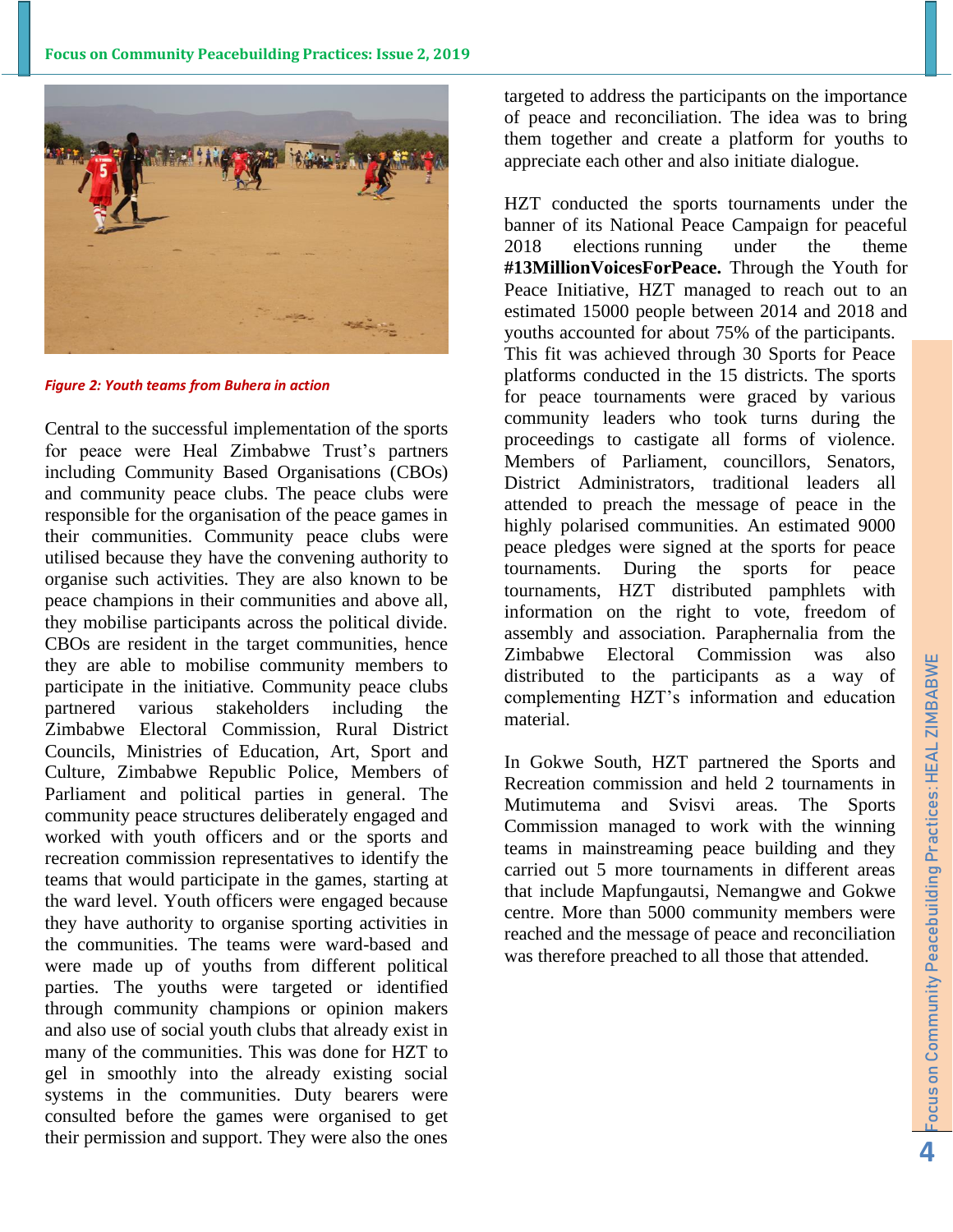

*Figure 3: Youth teams pledge for peace before a peace tournament*

The Rushinga sport from peace tournament was outstanding in many ways including a massive attendance of more than 2000 people. This was very impressive given the high levels of political polarisation in the district. Community leaders engaged in the sports tournaments included 7 legislators, 168 traditional leaders, 18 councillors and 64 police officers. Dignitaries took turns to castigate violence of whatever nature and encouraged community members particularly the youths to tolerate diversity in political affiliation

In Buhera South the Sports for Peace Tournament held on 24 June 2017 at Nechavava Secondary School, in Bedza ward 16, brought together community leaders including Headman Nechavava, 25 village heads, the local councillor and 20 WADCO members who graced the occasion. "I am happy that the youths participated in the sports tournament, I encourage you the youths not to be used by politicians to beat up your parents and engaging in violent activities. You must be peace ambassadors not peace destroyers," said Headman Nechavava during his address to the participants at the sports for peace tournament.



*Figure 4: A women's winning team posing for a photo with HZT staff in Gokwe South.*

## **Reflections**

#### **The Outcomes**

HZT noted that the sports for peace initiative played an important role in rebuilding conflict affected societies in Zimbabwe. It was able to transcend cultural, socio-economic and political boundaries in the target communities. Because of the project, youth learnt how to communicate, share feelings, emotions, attitudes, beliefs and values in a manner that is enjoyable. Participants and spectators were united and basic rules and essential values of peaceful coexistence – such as tolerance, team spirit, loyalty and fair play were emphasised. In addition, the sport for peace initiative was instrumental in forming character skills, which are important for the fulfilment of a happy life. By conveying the ethics of sport, the fairness and tolerance that it promotes, foundations for a more peaceful and humane communities that all and sundry enjoy were laid.

Africa's own peace icon, Nelson Mandela said, *"Sports have the power to change the world. It has the power to inspire, the power to unite people in a way that little else does. It speaks to youth in a language they understand. Sports can create hope, where there was once only despair. It is more powerful than governments in breaking down racial*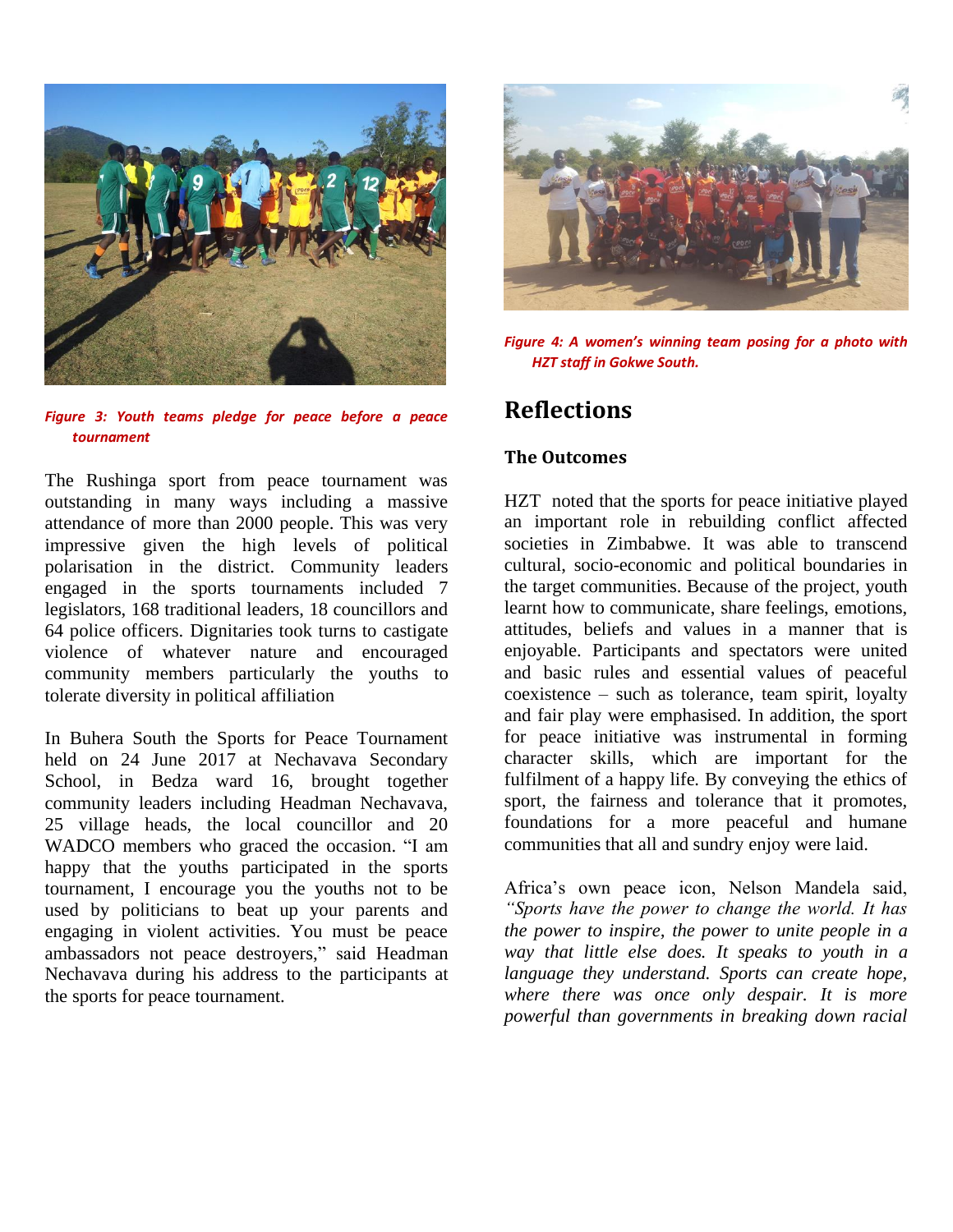*barriers. It laughs in the face of all types of discrimination. Sports is the game of lovers.<sup>9</sup>"*

The sports for peace initiative proved to be a unifying initiative that brought together people from various social, political and religious backgrounds. Erstwhile perpetrators and victims of conflict were united and shook hands during the games, playing in the same team to realise how practically they need each other, the importance of teamwork and having shared goals. They would frequently meet in their teams to practice for the tournaments and this created an unmatched opportunity for them to work together and learn to tolerate each other. The games initiated positive dialogue between perpetrators and victims of violence.

The sports for peace activities in the communities also accorded the youth a rare opportunity to learn critical social skills such as conflict management. This surely would go a very long way in aiding community peace building processes. The platforms created healing experiences for the traumatised victims of violence and conflict as they discovered ways through which they can work together with their erstwhile nemeses. Dambo Rovers sports club in Mazowe district was able to unite rival youths from the ruling ZANU PF and the opposition MDC to work together in various projects in the community.

#### **The Challenges**

While sport by its nature possesses a number of positive attributes, it has serious limitations that require attention. Kidd and MacDonnell (2007) said that, "sport is full of discrimination; it can be racist, divisive, and can breed intolerance and misunderstanding.<sup>10</sup>" This standing was manifested in several instances during the games as tensions broke and tempers flared. The biggest challenge was to control the emotions of the participants and inculcate in them a sense of togetherness and teamwork rather than competition. It was, therefore,

important to water down the sense of competition and cultivate the feeling of unity and peaceful coexistence. It was not easy at times to deal with the intrinsic negative characteristic of sport and its ability to cause segregation, disconnection, and escalation of conflict. It is, therefore, critical to emphasise the real objectives of the initiative before the games start in order to minimise friction between the participating teams.

Initially there was resistance from the perpetrators of violence who were not very comfortable to partake in the events. Engagement efforts and or target lobbying was, however, used to entice buy in. Some duty bearers were also not comfortable to take part as they thought the initiative was political, but upon realisation of the nobleness of the idea there was massive participation and this encouraged more community members to take part.

## **Conclusion and recommendations**

Considering the results that HZT recorded from the use of sports in peace building, there is need for the project to be scaled up in other communities.

Sports proved in various communities to be a significant tool that can be used to achieve sustainable development goals particularly number 16 that speaks about peace, justice and creation of strong institutions. Heal Zimbabwe realised that football and netball can significantly contribute to peace building in the target communities. However, sport cannot be uniformly applied to all communities due to the natural diversity of communities especially in terms of cultures and interests. As a result, creative games or indigenous sport may be preferred in some cases. It is also important to consider the negative aspects of sports particularly the emotions and fanaticism that can result in the development of a new set of conflicts in the communities. There is therefore need for a comprehensive framework of action that minimises the risk of the sports for peace deteriorating into conflict platforms. The intervention was however largely successful in its endeavour to reunite postconflict communities in Zimbabwe. In fact, in most of these are extremely poor areas lacking social cohesion, sports played a pivotal role as vehicle for

<sup>9</sup> Nelson Mandela (2011). "Nelson Mandela By Himself: The Authorised Book of Quotations", p.378, Pan Macmillan

<sup>10</sup> Kidd, B., & MacDonnell, M. (2007). Literature reviews on Sport for Development and Peace: peace, sport and development. (SDP IWG, Ed.)